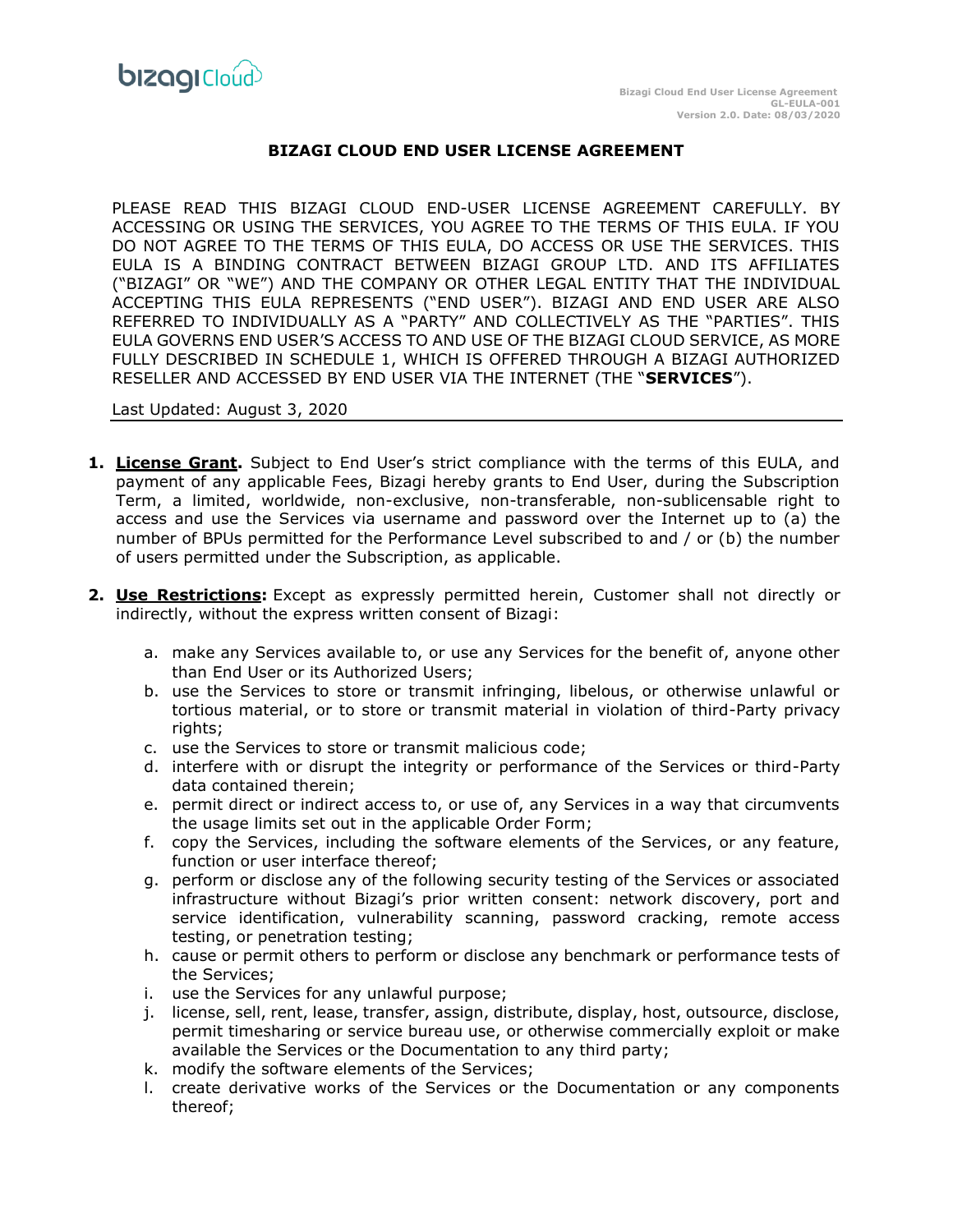

- m. translate, reverse engineer, decompile, disassemble or otherwise attempt to discover for any reason any source code, underlying ideas or algorithms of the Services or Documentation; or
- n. remove any legends relating to the copyright, trademarks, patents, or confidentiality from any copies of the Documentation or any print of a screen display from the Services.
- **3. Ownership:** The Services are licensed, not sold. Except as expressly set forth herein, Bizagi retains any and all rights in the Services, including all intellectual property rights therein. The Bizagi name and logo, and any other product names associated with the Services are trademarks of Bizagi or Bizagi's licensors and no right or license is granted to use them, other than as set forth herein.

## **4. End User Data / Data Protection / Security.**

- a. Subject to the terms set forth herein, Bizagi does not own any data, information, or material that End User or Authorized Users submit in the course of using the Services or any information or data developed or derived therefrom ("End User Data"). End User has sole responsibility for the accuracy, quality, integrity, legality, reliability, appropriateness, and intellectual property ownership or right of use of all End User Data.
- b. End User hereby grants to Bizagi during the Subscription Term a limited, terminable worldwide, royalty-free, fully paid-up, fully sublicensable (through multiple tiers), transferable license to use the End User Data for purposes of providing the Services to End User. End User shall be solely responsible for handling and processing all notices sent to End User (or any Authorized User) by any third party claiming that the End User Data violates such party's rights.
- c. End User shall obtain at its sole expense any rights and consents from third parties necessary for the End User Data, as well as other vendors' products provided by End User that End User uses with the Services, including such rights and consents as necessary for Bizagi to perform the Services under this Agreement.
- d. To the extent Bizagi processes any Personal Data under this EULA, the terms of the Bizagi Data processing Agreement located at: <https://www.bizagi.com/sa?BLI&CL&DPA> shall apply.
- e. The Bizagi Cloud Technical and Organizational Security Measures that Bizagi has implemented are available at: <https://www.bizagi.com/sa?BC&CL&DS>.

# **5. Term / Termination**.

- a. Term. This EULA shall apply commencing on the Effective Date and continuing for as long as End User has access to the Services (the "Subscription Term").
- b. Termination For Breach. Either Party may terminate this EULA for cause (a) if the other Party breaches any material term or provision of this EULA and, if capable of cure, such Party fails to cure such breach within thirty (30) days after receipt of notice of such breach; or (b) upon any insolvency of the other Party, any filing of a petition in bankruptcy by or against the other Party, any appointment of a receiver for the other Party, or any assignment for the benefit of the other Party's creditors.
- c. Suspension: Bizagi may temporarily suspend End User's password, account, and access to or use of the Services if End User violates any provision of the EULA, or if in Bizagi's reasonable judgment, the Services or any component thereof are about to suffer a significant threat to security or functionality. Bizagi may also suspend End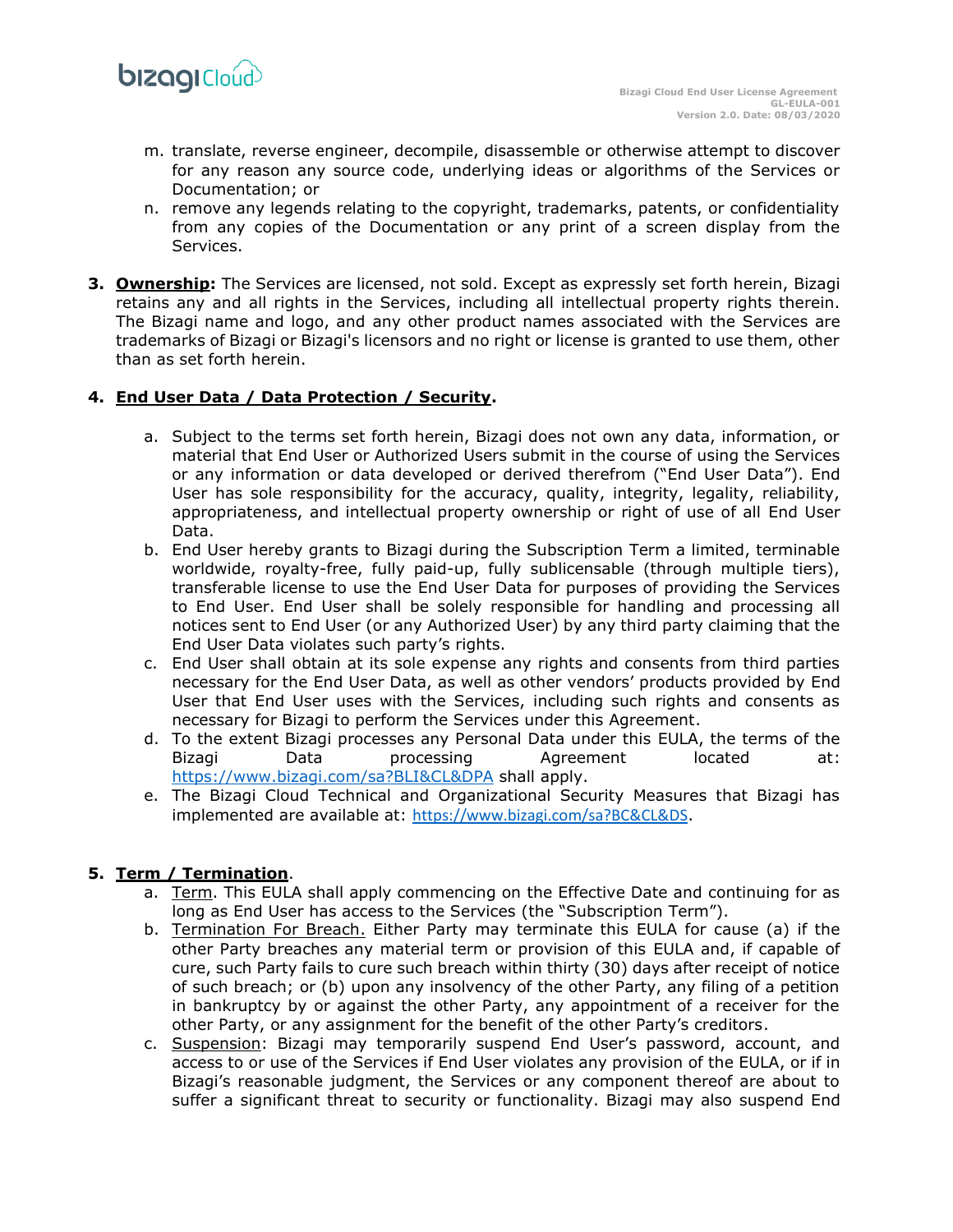User's access to the Services immediately if the Bizagi Authorized Reseller notifies Bizagi that End User has breached any material term of the agreement between End User and the Bizagi Authorized Reseller, including without limitation any payment obligations therein.

- d. Termination of Bizagi Authorized Reseller's agreement with Bizagi. Following any termination or expiration of the Bizagi Authorized Reseller's agreement with Bizagi authorizing Bizagi Authorized Reseller to resell the Services, each End User's subscription to the Services outstanding at the time of such termination or expiration ("Existing Order") shall remain in effect until the end of its subscription term, and shall continue to be governed by this EULA, provided that Customer is not in breach of this EULA and Bizagi has received all payments due in connection with such Existing Orders. Except as provided herein, following a termination or expiration of a Bizagi Authorized Reseller's agreement with Bizagi, Bizagi is under no obligation to provide the Services directly to End User, or to assume a direct contractual relationship with End User.
- e. Upon expiration of the Subscription Term or termination of this EULA for any reason, End User shall cease all use of and access to the Services; provided however that End User may access the Services for the period of time set forth in Section 7 for the sole purpose of retrieval of End User Data.
- **6. Maintenance and Support**: Unless agreed to otherwise in the agreement between End User and the Bizagi Authorized Reseller, Bizagi will provide End User with Software Maintenance as set forth at the following URL: [https://www.bizagi.com/sa?BC&CL&BCM.](https://www.bizagi.com/sa?BC&CL&BCM) If End User has opted to purchase Premium Support, the terms set forth at the following link shall apply: [https://www.bizagi.com/sa?BC&CL&PS.](https://www.bizagi.com/sa?BC&CL&PS) In each of the foregoing documents, references to Customer shall be deemed to refer to End User.
- **7. Data Retrieval.** Upon the expiry of the subscription, End User shall not access or use the Services, including the Documentation; however, at End User's request, and for a period of up to 60 days for Automation Services and 15 days for Studio Collaboration Services and Modeler Studios, after the effective date of termination ("Retrieval Period"), Bizagi will make available the End User's data so that it may be retrieved by End User. At the end of the Retrieval Period, Bizagi will have no obligation to maintain or provide any End User's data and will thereafter delete or destroy all copies of the End User Data in the Services or otherwise in Bizagi's possession or control, unless legally prohibited from doing so.

#### **8. Confidentiality.**

a. Definition: "Confidential Information" means any non-public information or materials belonging to, concerning or in the possession or control of a Party or its affiliates ("Disclosing Party") that is furnished, disclosed, or otherwise made available (directly or indirectly) to the other Party ("Receiving Party"), which is either clearly identified as confidential at the time of disclosure or is of a type that a reasonable person would recognize it to be confidential, including without limitation each Party's respective business and marketing plans, technology and technical information, product designs, business processes, financial information (including costs, profit or margin information), inventions, research and development, employee skills and salaries, and customer information. The Parties agree to disclose only information that is required for the performance of obligations under this EULA.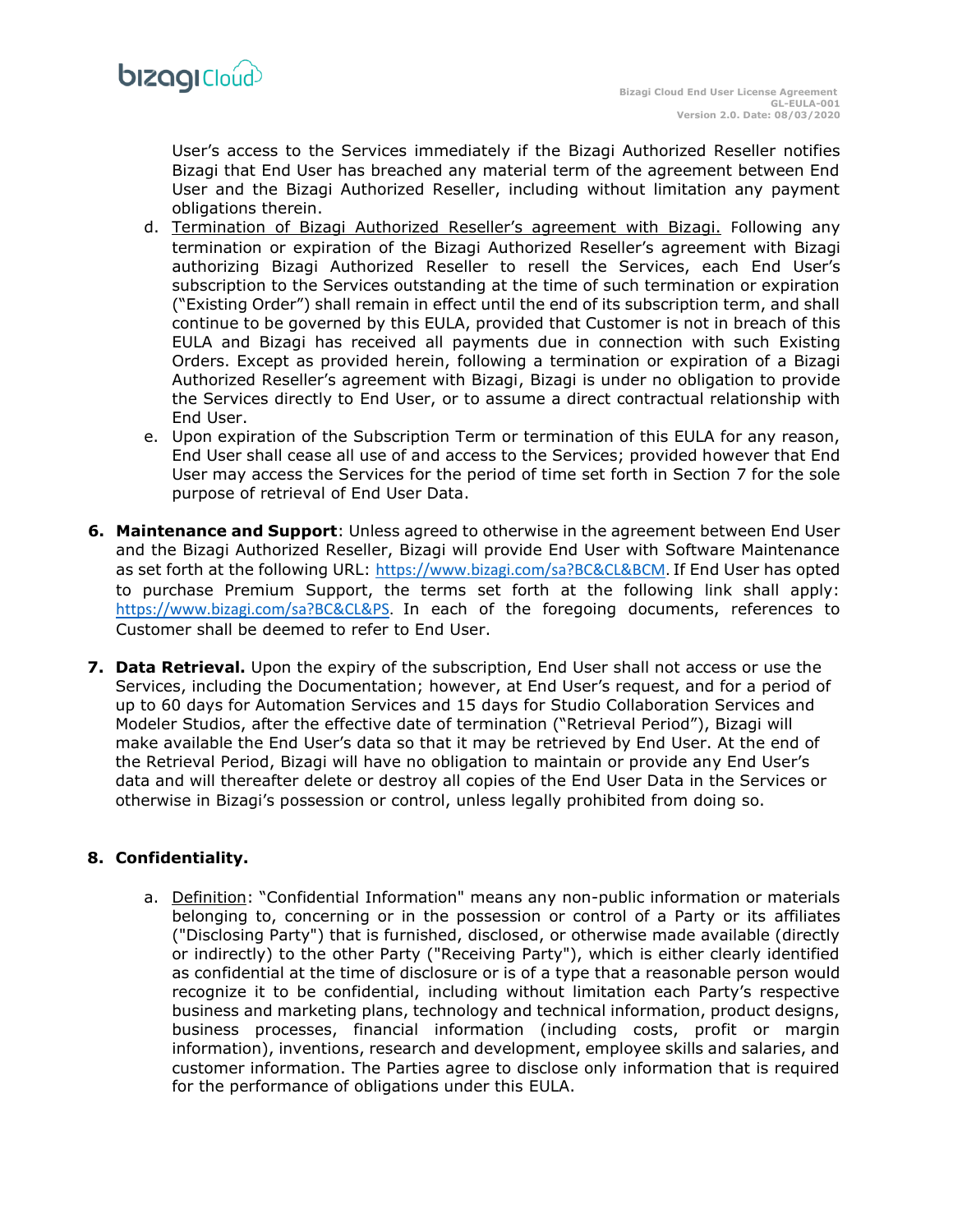# **bizagi**Cloud

- b. Exclusions: The confidentiality obligations of this EULA do not apply to any information that: a) is or becomes generally known to the public at the time of disclosure without breach of any obligation owed by the Receiving Party to the Disclosing Party; b) was rightfully known to the Receiving Party other than by a breach of an obligation of confidentiality prior to its disclosure by the Disclosing Party under this EULA; c) was independently developed by the Receiving Party without the use of or reference to the Confidential Information of the Disclosing Party, as substantiated by written evidence; or d) is lawfully received from a third party without an obligation of confidentiality.
- c. Non-Disclosure: Except as otherwise permitted in writing by the Disclosing Party, the Receiving Party will: a) protect the Disclosing Party's Confidential Information from unauthorized disclosure and use the same degree of care that the Receiving Party uses to protect its own Confidential Information, but in no event less than a commercially reasonable degree of care, b) not use the Disclosing Party's Confidential Information for purposes other than those necessary to exercise a right or fulfill an obligation of this EULA, and c) limit access to Confidential Information of the Disclosing Party to those of its employees, contractors, attorneys, financial advisors, and agents who need such access for the Receiving Party to exercise a right or fulfill an obligation of this EULA, who have been informed of the confidential nature of such information, and who are subject to confidentiality obligations with the Receiving Party containing protections no less stringent than those herein.
- d. Compelled Disclosures: If the Receiving Party is compelled by applicable law to disclose any Confidential Information then, to the extent permitted by applicable law, such Party shall: (a) promptly, and prior to such disclosure, notify the Disclosing Party in writing of such requirement so that the Disclosing Party can seek a protective order or other remedy or waive its rights under this section; and (b) provide reasonable assistance to the Disclosing Party in opposing such disclosure or seeking a protective order or other limitations on disclosure. b) the Disclosing Party waives compliance or, after providing the notice and assistance required under this Section, the Receiving Party remains required by law to disclose any Confidential Information, such Party shall disclose only that portion of the Confidential Information that it is legally required to disclose.
- e. Survival: The provisions of this Section shall survive the termination of this EULA for a period of five (5) years from such termination; provided that the confidentiality obligations for Confidential Information that constitutes a trade secret (as determined under applicable law) shall survive the termination or expiration of this Agreement for as long as such Confidential Information remains a trade secret under applicable law.
- **9. User Accounts**. End User shall ensure that only Authorized Users can access the Services. User accounts may not be shared among individuals or used to provide access to the Services to individuals who are not the individual associated with the corresponding user account.
- **10.End User Responsibilities:** End User will **(a)** be responsible for Authorized Users' compliance with this EULA, **(b)** be responsible for the accuracy, quality and legality of the End User Data and the means by which it was acquired, **(c)** use commercially reasonable efforts to prevent unauthorized access to or use of Services, and notify Bizagi promptly of any such unauthorized access or use, and **(d)** use the Services only in accordance with the Documentation and all applicable local, state, national, and foreign laws, treaties and government regulations, including those related to data privacy, international communication, and the transmission of technical or personal data in connection with End User's use of the Services.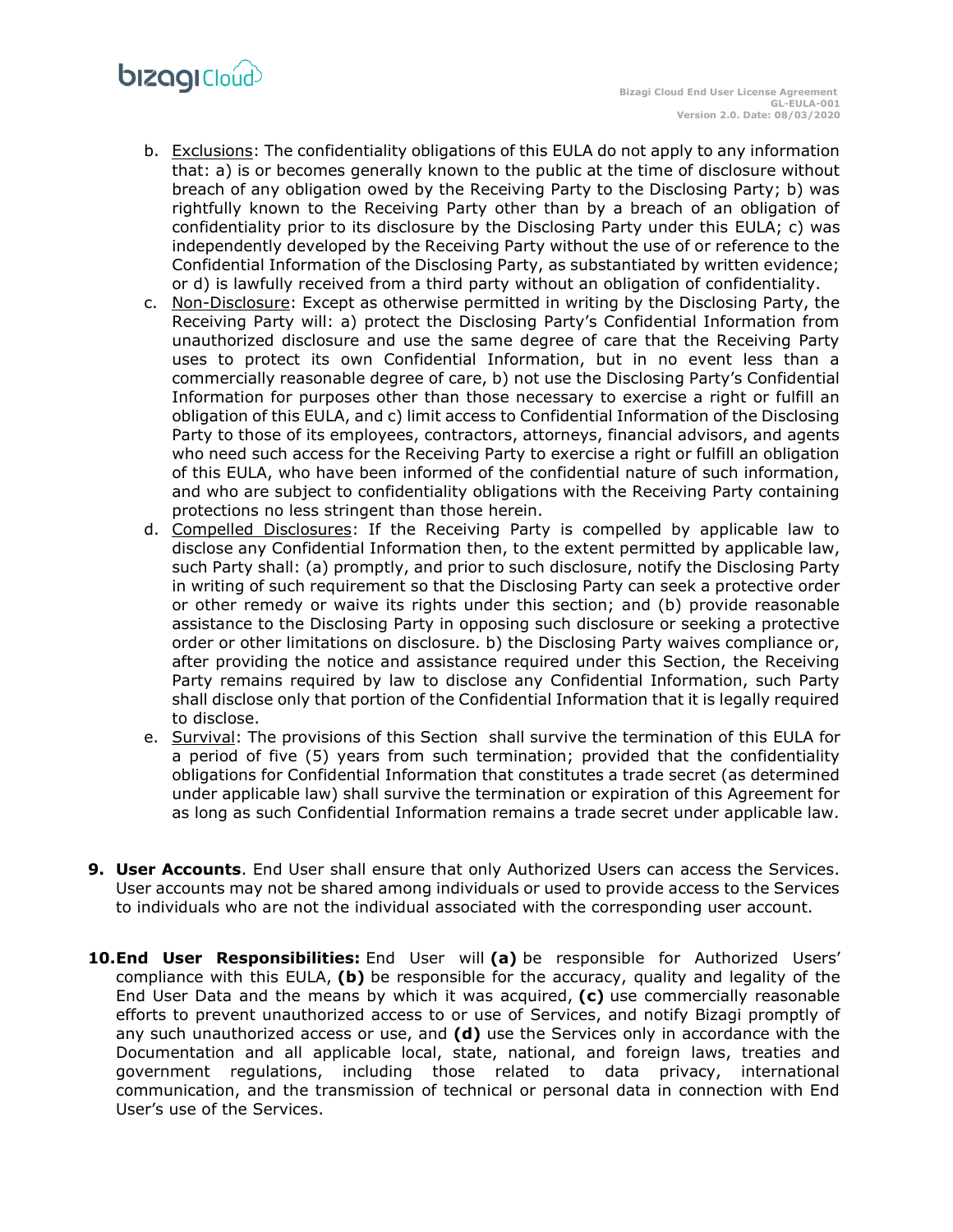

- 11. **EQUIPMENT AND SOFTWARE:** End User must provide at its own expense Internet access, compatible software and compatible equipment to access and use the Services. End User must meet the system requirements that Bizagi specifies.
- **12.NOTICE OF UNAUTHORIZED USE:** End User must report to Bizagi immediately, and use reasonable efforts to stop immediately, any actual or suspected copying or distribution of the Services in violation of this EULA.
- **13. AVAILABILITY:** Bizagi will endeavor to make the Services available 99.95% of the time for Automation Services and 99.9% of the time for Modeler Services and Studio Collaboration Services, as further described in the Bizagi Cloud Service Level Agreement available at: [https://www.bizagi.com/sa?BC&CL&SLA](https://resourcesbizagi.azureedge.net/docs/StandardAgreements_2/Cloud/Service-Description/Service-Level-Agreement-NA.pdf) (the "SLA"). End User must submit any requests for Service Credits that it is owed in accordance with the SLA to the Bizagi Authorized Reseller.

#### **14.Warranty.**

- a. Bizagi warrants that during the Subscription Term the Services will perform in all material respects as described in the Documentation.
- b. DISCLAIMER: BIZAGI DOES NOT GUARANTEE THAT (A) THE SERVICES WILL OPERATE ERROR-FREE OR UNINTERRUPTEDLY, OR THAT BIZAGI WILL CORRECT ALL SERVICES ERRORS, (B) THE SERVICES WILL OPERATE IN COMBINATION WITH END USER DATA OR WITH ANY OTHER HARDWARE, SOFTWARE, SYSTEMS OR DATA NOT PROVIDED BY BIZAGI, AND (C) THE SERVICES WILL MEET END USER'S REQUIREMENTS, SPECIFICATIONS OR EXPECTATIONS. END USER ACKNOWLEDGES THAT BIZAGI DOES NOT CONTROL THE TRANSFER OF DATA OVER COMMUNICATIONS FACILITIES, INCLUDING THE INTERNET, AND THAT THE SERVICES MAY BE SUBJECT TO LIMITATIONS, DELAYS, AND OTHER PROBLEMS INHERENT IN THE USE OF SUCH COMMUNICATIONS FACILITIES. BIZAGI IS NOT RESPONSIBLE FOR ANY DELAYS, DELIVERY FAILURES, OR OTHER DAMAGE RESULTING FROM SUCH PROBLEMS. BIZAGI IS NOT RESPONSIBLE FOR ANY ISSUES RELATED TO THE PERFORMANCE, OPERATION OR SECURITY OF THE SERVICES THAT ARISE FROM END USER'S CONTENT THIRD-PARTY CONTENT. BIZAGI DOES NOT MAKE ANY REPRESENTATION OR WARRANTY REGARDING THE RELIABILITY, ACCURACY, COMPLETENESS, CORRECTNESS, OR USEFULNESS OF ANY THIRD PARTY CONTENT, AND DISCLAIMS ALL LIABILITIES ARISING FROM OR RELATED TO THIRD PARTY CONTENT.
- c. ADDITIONAL DISCLAIMER: EXCEPT AS EXPRESSLY PROVIDED HEREIN, NEITHER PARTY MAKES ANY WARRANTY OF ANY KIND, WHETHER EXPRESS, IMPLIED, STATUTORY OR OTHERWISE, AND EACH PARTY SPECIFICALLY DISCLAIMS ALL IMPLIED WARRANTIES, INCLUDING, BUT NOT LIMITED TO, ANY IMPLIED WARRANTY OF MERCHANTABILITY, FITNESS FOR A PARTICULAR PURPOSE OR NON-INFRINGEMENT, TO THE MAXIMUM EXTENT PERMITTED BY APPLICABLE. END USER FURTHER ACKNOWLEDGES THAT IN ENTERING THIS EULA IT HAS NOT RELIED ON ANY PROMISE, WARRANTY OR REPRESENTATION NOT EXPRESSLY SET FORTH HEREIN.
- d. EXCLUSIVE REMEDY: FOR ANY BREACH OF THE WARRANTY SET FORTH IN SECTION 14(a), END USER'S EXCLUSIVE REMEDY AND BIZAGI'S ENTIRE LIABILITY SHALL BE THE CORRECTION OF THE DEFICIENT SERVICES THAT CAUSED THE BREACH OF WARRANTY, OR, IF BIZAGI CANNOT SUBSTANTIALLY CORRECT THE DEFICIENCY IN A COMMERCIALLY REASONABLE MANNER, END USER MAY TERMINATE THE AFFECTED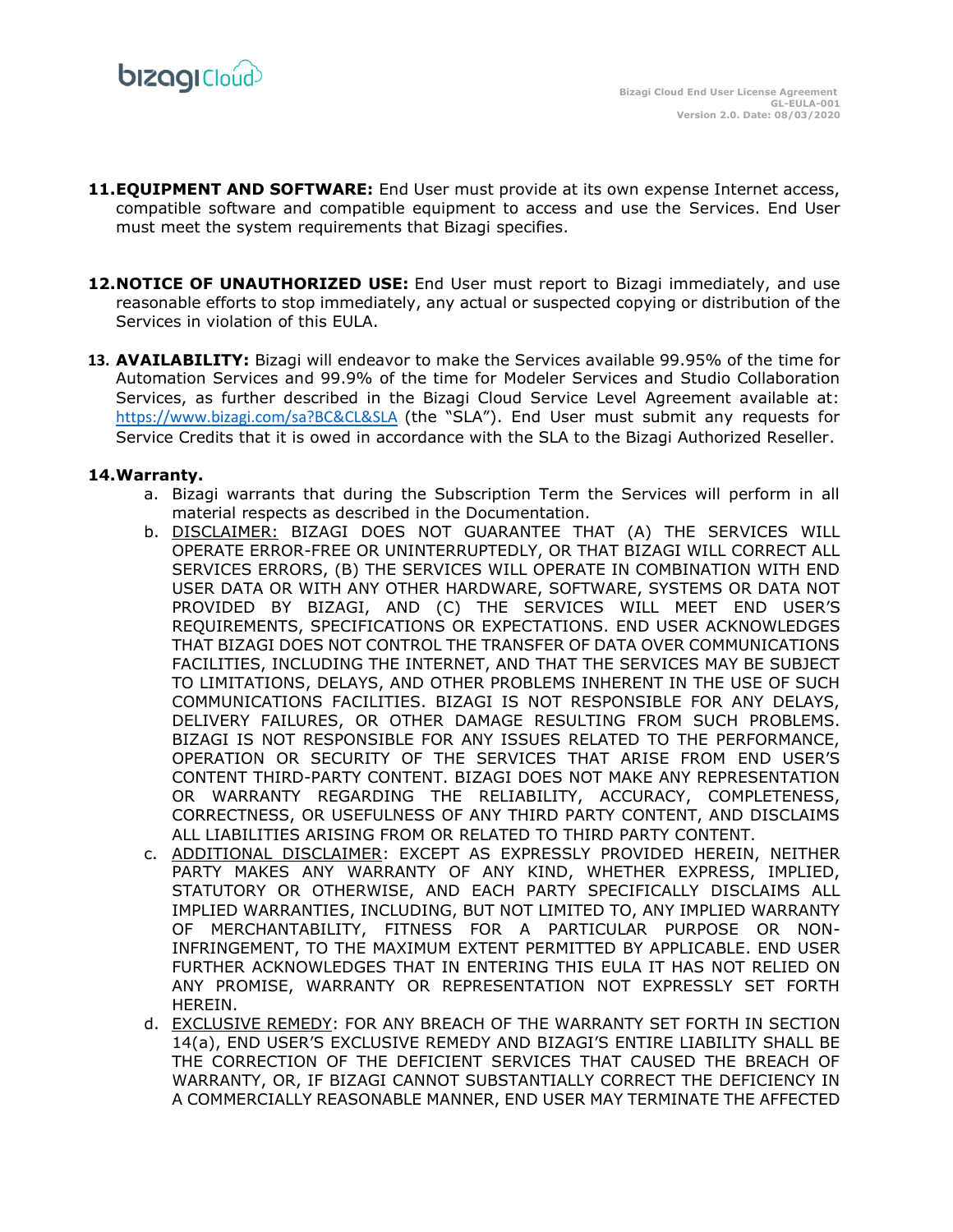SERVICES AND SUBMIT TO THE BIZAGI AUTHORIZED RESELLER A CLAIM FOR REFUND OF ANY PREPAID FEES COVERING THE REMAINDER OF THE SUBSCRIPTION TERM. IN ANY CASE, IN ORDER FOR END USER TO SUBMIT A WARRANTY CLAIM UNDER THIS EULA, END USER MUST SUBMIT A SUPPORT TICKET IN ORDER TO RESOLVE THE NON-CONFORMITY AS SET FORTH IN SECTION 6.

#### **15. LIMITATION OF LIABILITY / EXCLUSION OF CONSEQUENTIAL AND RELATED DAMAGES.**

- a. IN NO EVENT SHALL BIZAGI'S AGGREGATE LIABILITY ARISING OUT OF OR RELATED TO THIS AGREEMENT EXCEED THE TOTAL AMOUNT PAID BY END USER TO THE BIZAGI AUTHORIZED RESELLER FOR THE SERVICES. THE ABOVE LIMITATIONS WILL APPLY WHETHER AN ACTION IS IN CONTRACT OR TORT AND REGARDLESS OF THE THEORY OF LIABILITY.
- b. EXCEPT FOR ANY LIABILITY THAT CANNOT BE LIMITED BY LAW, IN NO EVENT WILL BIZAGI HAVE ANY LIABILITY TO END USER FOR ANY LOST PROFITS, REVENUES OR INDIRECT, SPECIAL, INCIDENTAL, CONSEQUENTIAL, COVER OR PUNITIVE DAMAGES, WHETHER AN ACTION IS IN CONTRACT OR TORT AND REGARDLESS OF THE THEORY OF LIABILITY, EVEN IF BIZAGI HAS BEEN ADVISED OF THE POSSIBILITY OF SUCH DAMAGES. THE FOREGOING DISCLAIMER WILL NOT APPLY TO THE EXTENT PROHIBITED BY LAW.

#### **16. INDEMNIFICATION**

- a. Indemnification by Bizagi**:** Bizagi will indemnify and hold End User harmless, from and against any claim against End User brought by a third party alleging that the Services infringes or misappropriates such third party's valid patent, copyright, trademark or trade secret (an "**IP Claim**"). Bizagi shall, at its expense, defend such IP Claim and pay damages finally awarded against End User in connection therewith, including the reasonable fees and expenses of the attorneys engaged by Bizagi for such defense, provided that **(a)** End User promptly notify Bizagi of the threat or notice of such IP Claim; **(b)** Bizagi has sole and exclusive control and authority to select defense attorneys, defend and/or settle any such IP Claim; and **(c)** End User fully cooperates with Bizagi in connection therewith. The provisions of this Section state the sole, exclusive and entire liability of Bizagi to End User and constitutes End User's sole remedy with respect to an IP Claim brought by reason of access to or use of the Services by End User
- b. Indemnification Exclusions. Bizagi shall have no obligations under this section or any other liability for any claim of infringement or misappropriation resulting or alleged to result from: (a) any modification, alteration or enhancement to the applicable Services by any person or entity other than Bizagi; (b) any use of the applicable Services by End User in any manner for which such Services were not designed or otherwise in a manner inconsistent with the Documentation; (c) the combination, operation or use of the applicable Services or any part thereof in combination with any equipment, software, data or documentation not approved by Bizagi; (d) materials, items, resources, or services provided or performed by End User (whether or not used in connection with or incorporated into the Services); and (e) End User's continued use of the allegedly infringing Services after being notified thereof or after being informed of and provided with modifications that would have avoided the alleged infringement.
- c. Indemnification Remedy: In the event an infringement or misappropriation claim as described in Section 16(a) arises, or if Bizagi reasonably believes that a claim is likely to be made, Bizagi shall have the right, at its sole option and in lieu of indemnification, to: (a) modify the applicable portion of the Services to become non-infringing but functionally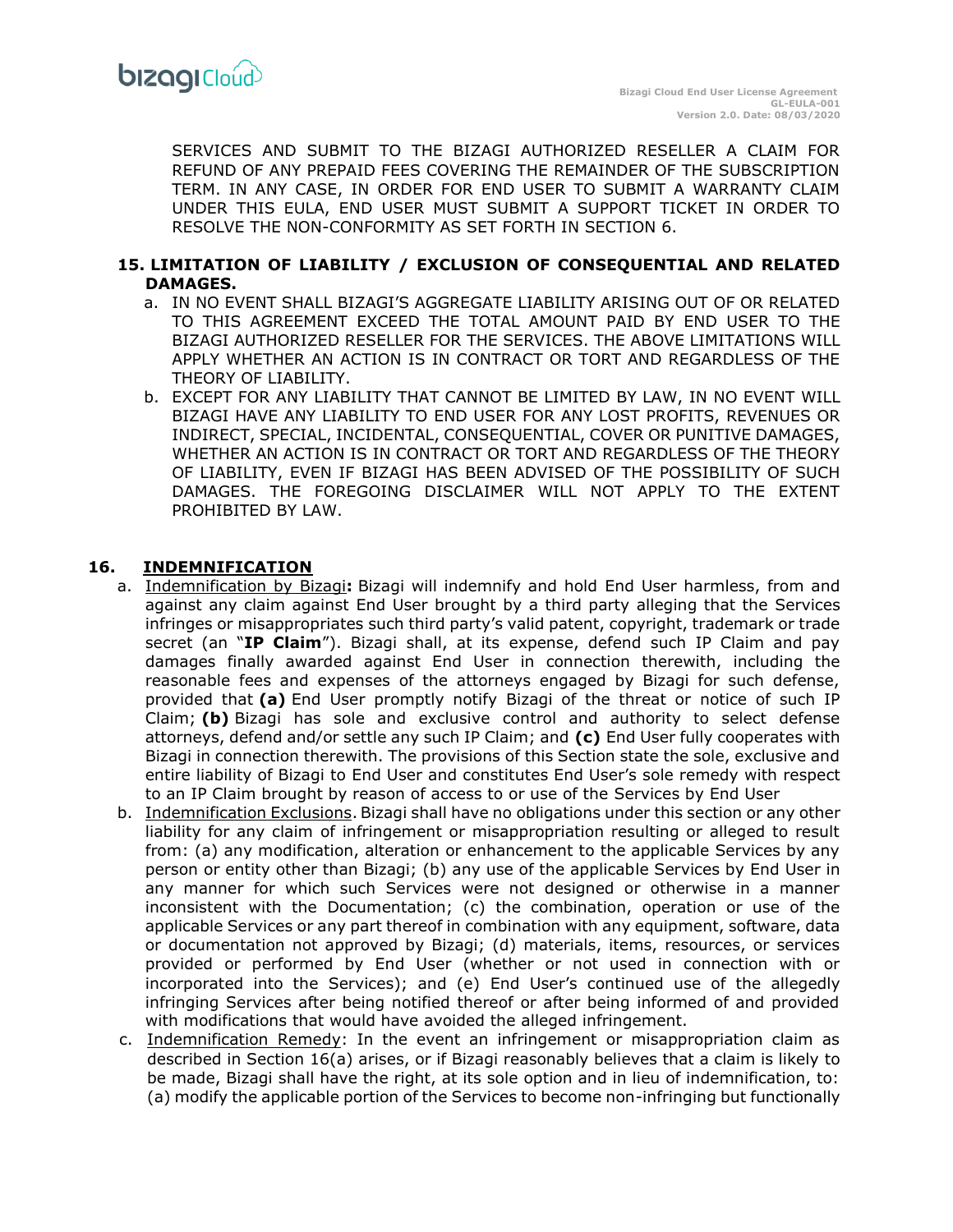

equivalent; (b) replace the applicable portion of the Services with material that is noninfringing but functionally equivalent; (c) obtain for End User the right to use the applicable portion of the Services upon commercially reasonable terms; or (d) remove the infringing or violative aspect of the Services if it can be removed without material degradation of the applicable Services.

d. Indemnification by End User**:** End User will defend Bizagi against any claim, demand, suit or proceeding made or brought against Bizagi by a third party alleging that End User Data, or End User's use of the Services in breach of this EULA, infringes or misappropriates such third party's intellectual property rights or violates applicable law; (a "Claim Against Bizagi"), and will indemnify Bizagi from any damages, attorney fees and costs finally awarded against Bizagi as a result of, or for any amounts paid by Bizagi under a court-approved settlement of, a Claim Against Bizagi, provided Bizagi (a) promptly give End User written notice of the Claim Against Bizagi, (b) give End User sole control of the defense and settlement of the Claim Against Bizagi (except that you may not settle any Claim Against Bizagi unless it unconditionally releases Bizagi of all liability), and (c) give End User all reasonable assistance, at End User's expense.

#### **17.GENERAL PROVISIONS:**

- a. Audit. Bizagi may audit End User's use of the Services to assess whether such use is in accordance with this EULA and to ensure End User's compliance with the terms of this EULA or the terms of the agreement between End User and the Bizagi Authorized Reseller. The End User agrees to cooperate with Bizagi's audit and provide reasonable assistance and access to information. Any such audit shall not unreasonably interfere with the End User's normal business operations.
- b. Service Analyses. Bizagi may (i) compile statistical and other information related to the performance, operation and use of the Services, and (ii) use data from the Services, to create statistical analyses, and for research and development purposes ("Service Analyses"). Bizagi may make Service Analyses publicly available; however, Service Analyses will not incorporate End User Data or End User's Confidential Information in a form that could serve to identify the End User or any individual. Bizagi retains all Intellectual Property Rights in Service Analyses
- c. Marketing: Bizagi may: (i) include End User's name and logo in a list of Bizagi's customer to publicize the execution of this EULA, (ii) refer to End User's name and logo on Bizagi's website; and (iii) refer to End User's name and logo in marketing materials. Further, End User agrees to serve as a reference for Bizagi following the go-live date of End User's solution, upon written agreement between the Parties at that time.
- d. Contracting Legal Entity, Governing Law and Jurisdiction. The Bizagi contracting legal entity under this EULA, the address to which direct notices under this EULA should be sent, what law will apply in any dispute or lawsuit arising out of or in connection with this EULA, and which courts have jurisdiction over any such dispute or lawsuit, depend on where End User is domiciled, as follows:

| Ιf<br>User<br>End<br>İS<br>domiciled in: | Bizagi<br>The<br>Contracting | should<br>Notices<br>addressed<br>be | The Governing<br>Law is: | The<br>Courts<br>having exclusive |
|------------------------------------------|------------------------------|--------------------------------------|--------------------------|-----------------------------------|
|                                          | Entity is:                   | to:                                  |                          | jurisdiction are:                 |
| The United States                        | Bizagi Corp                  | 200                                  | The<br>οf<br>Laws        | The Courts of the                 |
| of America,                              |                              | Massachusetts                        | the<br>State<br>of       | State<br>оf                       |
| Canada, Mexico or                        |                              | Ave Northwest,                       | Delaware                 | Delaware                          |
| a Country in the                         |                              | Washington,                          |                          |                                   |
| Caribbean.                               |                              | DC, 20001,                           |                          |                                   |
|                                          |                              | <b>United States</b>                 |                          |                                   |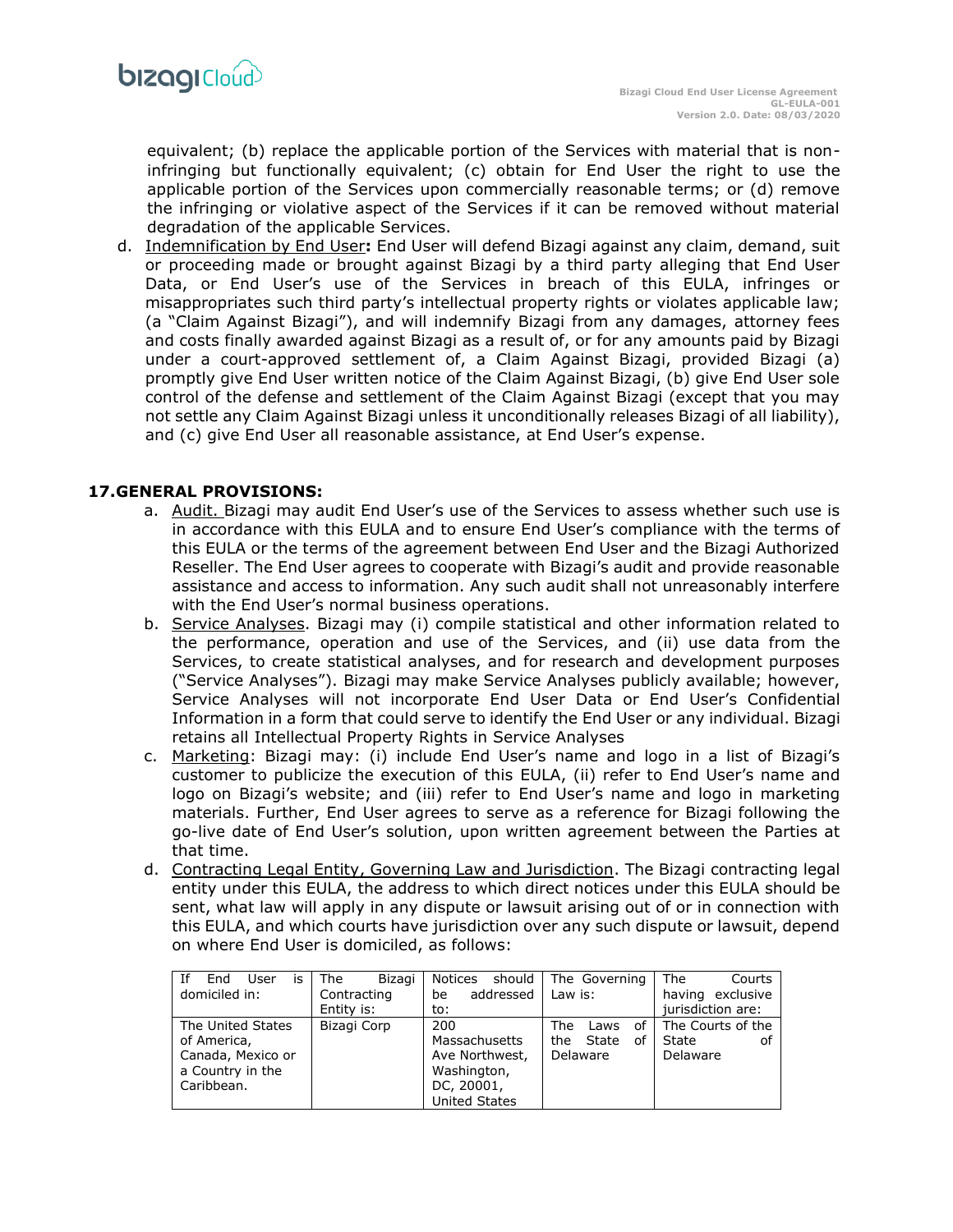| A Country in<br>Europe, the Middle<br>East, Africa, or a<br>Country in Asia or<br>the Pacific region | Bizagi Limited                                               | Building 2, 2nd<br>Floor, Chiltern<br>Park, Chiltern<br>Hill Chalfont St<br>Peter SL9 9FG                                                                                        | of<br>The Laws<br>England<br>and<br>Wales           | The<br>Courts<br>οf<br>England<br>and<br>Wales |
|------------------------------------------------------------------------------------------------------|--------------------------------------------------------------|----------------------------------------------------------------------------------------------------------------------------------------------------------------------------------|-----------------------------------------------------|------------------------------------------------|
| Spain and a<br>Country in South<br>or Central America.                                               | As applicable:<br>Bizagi<br>Iberica<br>Bizagi<br>or<br>Latam | As applicable:<br>Calle Serrano,<br>25 planta 4 <sup>o</sup><br>Drch 28001-<br>Madrid, España<br>or<br>Carrera 7 No 71<br>- 52, Torre B,<br>Oficina 1302,<br>Bogotá,<br>Colombia | οf<br>The<br>Laws<br>the<br>State<br>οf<br>Delaware | The Courts of the<br>State<br>оf<br>Delaware   |

- e. Export Restrictions: Export laws and regulations of the United States of America and any other relevant local export laws and regulations apply to the Services. End User agrees that such export laws govern its use of the Cloud Services (including technical data) provided under this Agreement, and the End User agrees to comply with all such export laws and regulations (including "deemed export" and "deemed re-export" regulations). End User agrees that no data, information, software programs and/or materials resulting from the Services (or direct product thereof) will be exported, directly or indirectly, in violation of these laws, or will be used for any purpose prohibited by these laws including, without limitation, nuclear, chemical, or biological weapons proliferation, or development of missile technology.
- f. Survival. Notwithstanding anything to the contrary contained herein, all terms of this EULA relating to confidentiality, proprietary rights, indemnification, disclaimers of warranty and limitations of liability, as well as those terms that by their nature survive any expiration or termination of this EULA shall survive any termination or expiration of this EULA.
- g. Relationship**.** No joint venture, partnership, employment, or agency relationship exists between End User and Bizagi as a result of this EULA or End User's use of the Services.
- h. Entire Agreement: This EULA, together with all referenced Schedules, constitutes the full and complete understanding and agreement between the Parties with respect to the subject matter of this EULA and constitutes a full statement of the terms of their agreement. This EULA supersedes all prior written agreements and contemporaneous oral agreements with respect to the subject matter hereof. End User has not relied upon any representation or promise made or given by or on behalf of Bizagi that is not set forth herein as an inducement to enter into this Agreement. End User has not relied on the delivery of any future functionality regardless of any verbal or written communication about Bizagi's future plans.
- i. Amendment. This EULA may only be modified by a written agreement signed by duly authorized representatives of End User and Bizagi.
- j. Severability. If any provision of this EULA is held by a court of competent jurisdiction to be invalid or unenforceable, then such provision(s) shall be construed, as nearly as possible, to reflect the intentions of the invalid or unenforceable provision(s), with all other provisions remaining in full force and effect.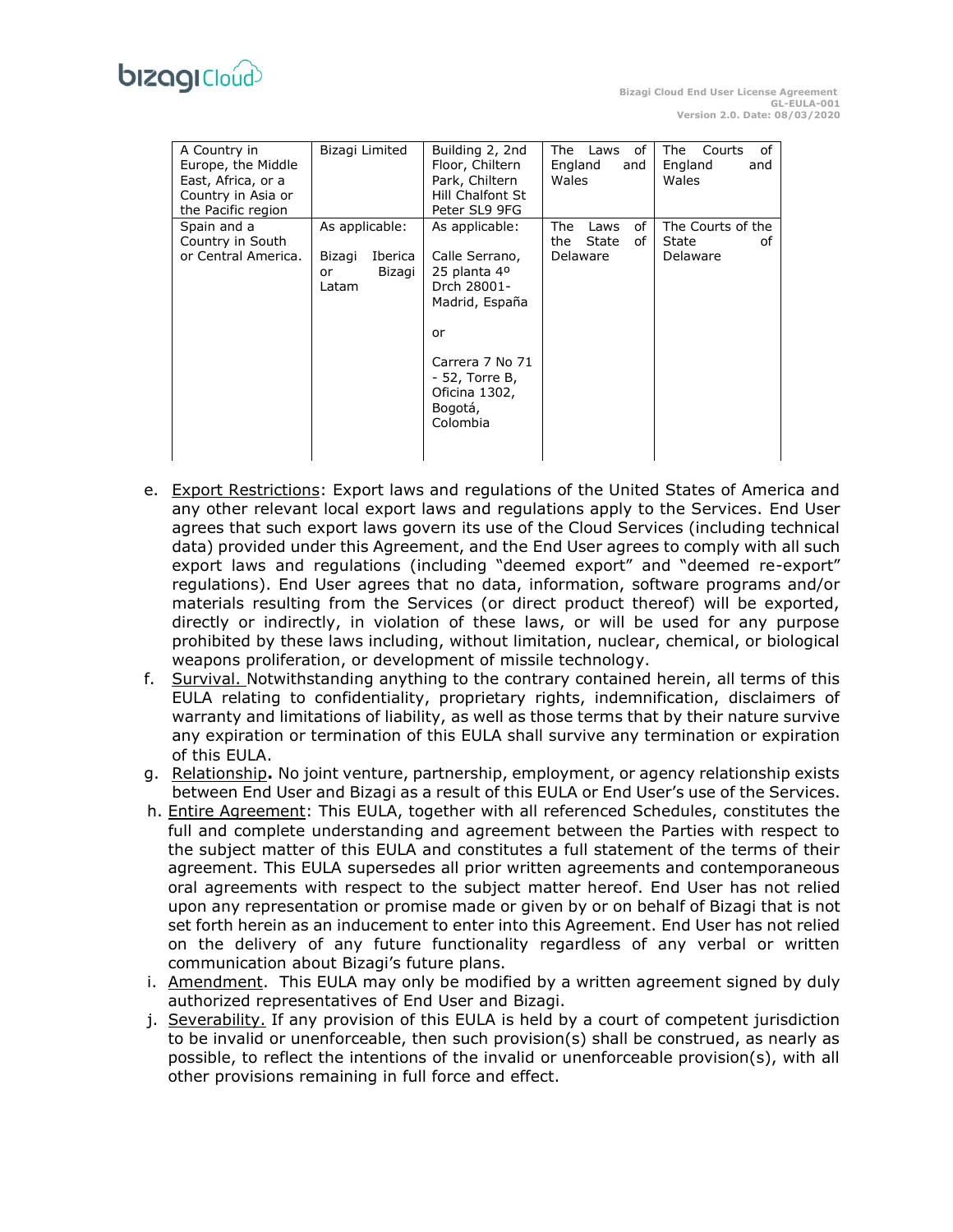- k. Waiver**.** Bizagi's failure to enforce any right or provision in this EULA shall not constitute a waiver of such right or provision unless acknowledged and agreed to by Bizagi in writing.
- l. Assignment. This EULA may not be assigned by End User without Bizagi's prior written approval but may be assigned by Bizagi to **(i)** a parent or subsidiary, **(ii)** an acquirer of assets, or **(iii)** a successor by merger. Any purported assignment in violation of this section shall be void.
- m.Force Majeure. Neither Party shall be responsible for failure or delay of performance if caused by: an act of war, hostility, or sabotage; act of God; pandemic; electrical, internet, or telecommunication outage that is not caused by the obligated Party; government restrictions; or other event outside the reasonable control of the obligated Party; provided that such Party gives as reasonable as practicable written notice thereof to the other Party and uses diligent efforts to mitigate the effect of a force majeure event and resume performance. If such event continues for more than 30 days, either Party may cancel unperformed Services and affected orders upon written notice.

# **GLOSSARY**

- a. Affiliate: is any entity that, with respect to a Party to this Agreement, controls, is controlled by, or is under common control with such Party, either directly or indirectly, by share ownership, contract or otherwise. For purposes of this definition, the term "control" and correlative terms mean ownership, directly or through one or more Affiliates, of fifty percent (50%) or more of the shares of stock entitled to vote for the election of directors, in the case of a corporation, or fifty percent (50%) or more of the equity interests in the case of any other type of legal entity, or status as a general partner in any partnership, or any other arrangement whereby a Party controls or the power to direct or cause the direction of the management and policies of an entity
- b. Authorized Users: means those employees, consultants, agents, contractors, and third parties, who are authorized by the End User to use the Services in accordance with this EULA. Authorized User access control shall be integrated with End User's own user authentication system or can be managed by End User using Bizagi´s own authentication system. Only Authorized Users can access the Services.
- c. Bizagi Authorized Reseller: means the entity that has been authorized and certified as a reseller of the Services and that resells the Services to the End User pursuant to a separate contract between such entity and the End User.
- d. Bizagi Performance Units (BPUs): A BPU is a unit of measurement for the storage capacity and the performance (processing capacity) of an Automation Service environment. One BPU encompasses the different resources needed for an environment to execute 10,000 steps per month.
- e. Documentation means all user manuals, operating manuals, technical manuals and any other instructions, specifications, documents or materials, in any form or media, that describe the functionality, installation, testing, operation, use, maintenance, support, or technical or other components, features or requirements, of the Services, which are available at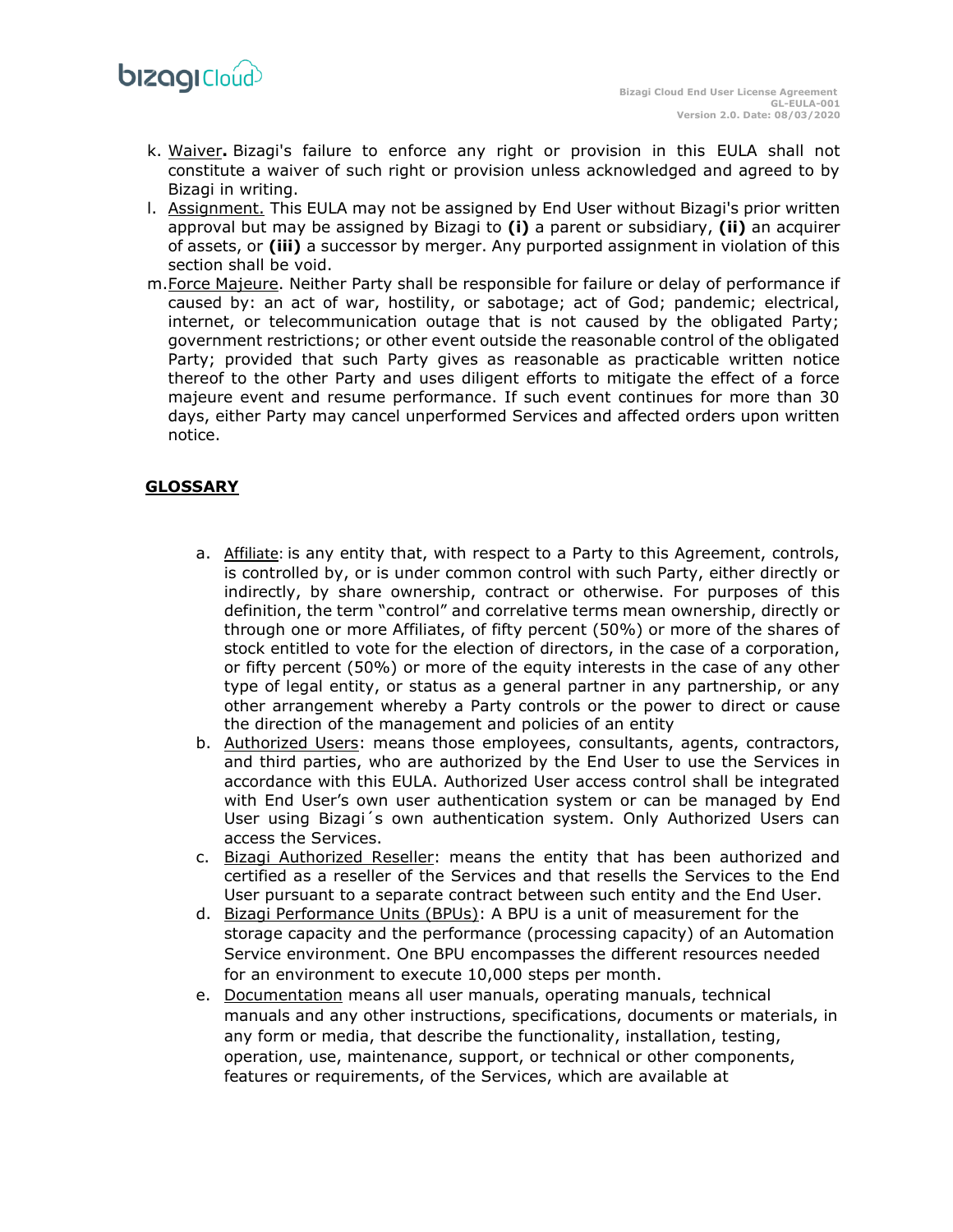

[http://help.bizagi.com](http://help.bizagi.com/) or any other URL as may be provided to End User from time to time.

- f. Model Owner: means the Authorized User who creates and stores a new process. Owner can also "invite" Editors to view, modify and collaborate.
- g. Performance Levels: means the performance levels available to customers, distinguished by storage capacity and performance, which are measured in Bizagi Performance Units (BPUs).
- h. Step: A step is any shape in a process diagram, except for the start and the end shapes.
- i. Third Party Content: means information obtained by the End User from publicly available sources or made available directly to the End User by other companies or individuals under separate terms and conditions, that the End User decides to use and or store in the Services.

## **Schedule 1 – Product Specific Terms**

## 1. **BIZAGI CLOUD AUTOMATION SERVICES.**

- a. The Bizagi Cloud Automation Service is a subscription-based service that provides all the power of Bizagi Digital Business Platform in the cloud. Use of the Bizagi Cloud – Automation Service is measured on a per-usage basis and has no limit on the number of Authorized Users or process applications that can use the platform. The number of BPU's included in End User's subscription is as set forth in the agreement between End User and the Bizagi Authorized Reseller.
- b. Bizagi Cloud Automation Service provides a private cloud for each customer. Each private cloud is isolated so that the cloud is not shared with other customers, and access is only granted to Authorized Users.
- c. Scale Up
	- i. End User may request to scale up the Performance Level or add new environments during the Subscription Term by contacting the Bizagi Authorized Reseller. Such Bizagi Authorized Reseller will coordinate with Bizagi to comply with such request. End User will be required to pay any fees to the Bizagi Authorized Reseller resulting from such scale up in Performance Level in accordance with the payment terms of its agreement with the Bizagi Authorized Reseller.
	- ii. Automatic Scale Up / BPU Report. Bizagi will generate a BPU usage report on a monthly basis which shows End User's BPU consumption during the previous month ("BPU Report"). If the BPU Report shows that End User has exceeded the maximum number of BPU's or storage threshold included in the contracted Performance Level as permitted in its subscription for two consecutive months and End User fails to upgrade to the appropriate Performance Level during such two (2) month period, then Bizagi will notify the Bizagi Authorized Reseller and automatically scale up End User to the appropriate Performance Level. The appropriate Performance Level will be determined based on the average BPU usage during the previous two (2) month period. End User will be required to pay any fees to the Bizagi Authorized Reseller resulting from such scale up.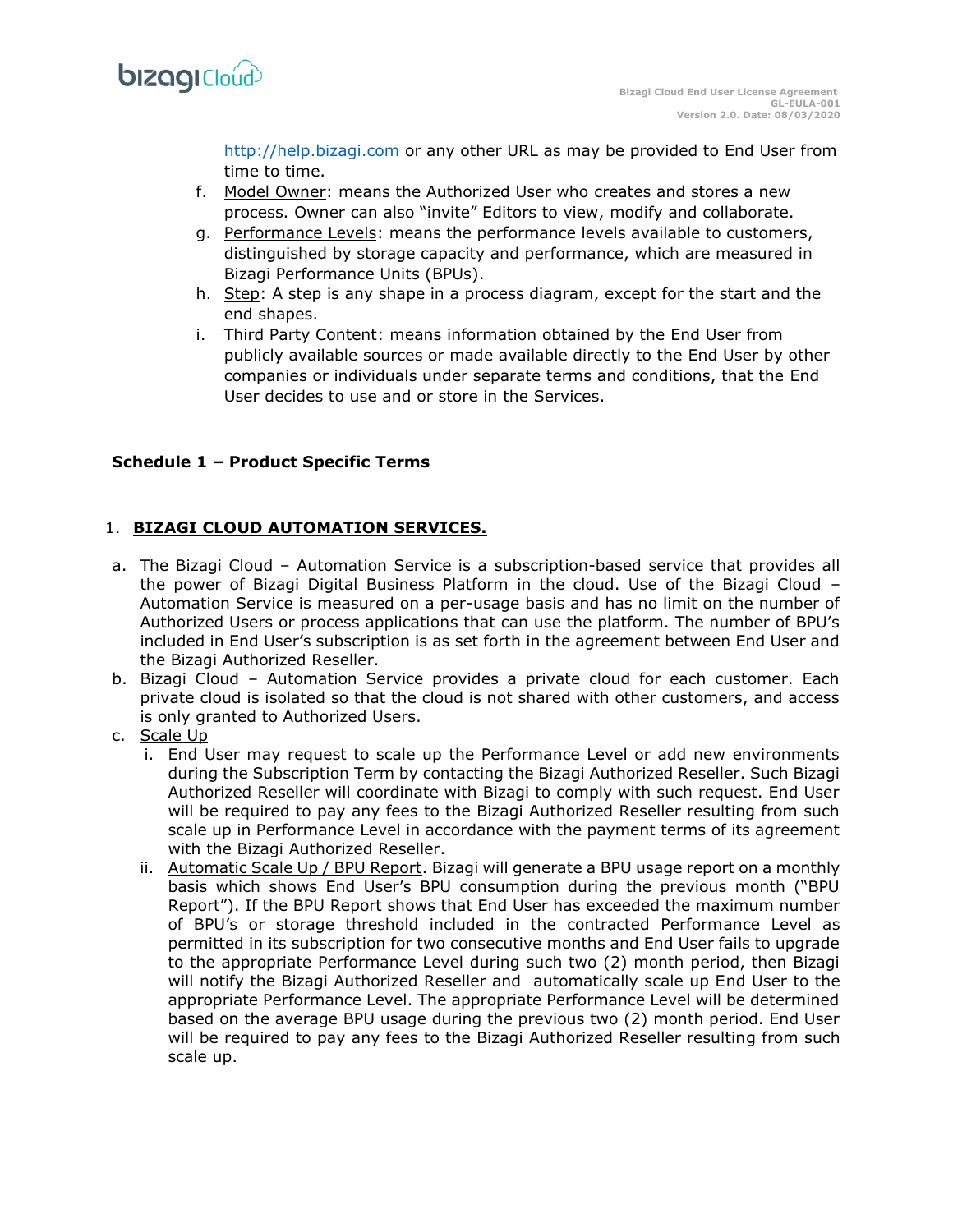- d. Scale Down**.** Upon End User's request to the Bizagi Authorized Reseller, Bizagi will permit Customer to Scale Down to a lower Performance Level, with such Scale Down going into effect at the time of the next renewal.
- e. System Reliability**.** Bizagi automatically maintains three replicas of database and servers to protect against hardware failure and increase system reliability.
- f. Upgrading Service. Whenever updates/upgrades are available, Bizagi will inform its end users and provide documentation and release notes. End User decides when to upgrade and requests the start of the upgrade procedure through the Bizagi Authorized Reseller. The Bizagi team will schedule the execution of the upgrade at an agreed date/time with the End User. In any event the upgrades must be completed within non-working days or hours.
- g. Virtual Private Network **(VPN Service).** If purchased, End User may choose to purchase a VPN Service to extend the End User's private network and provide a tunnel over the communication channel between Bizagi Cloud – Automation Service and the End User's corporate premises. The VPN Service includes initial setup, connectivity tests, and technical support. To use the VPN service the Customer needs a supported VPN device located on-premises, with a Public IP address (Ipv4) assigned, with capabilities to be configured using the Ipsec protocol. In the event that Customer has purchased a VPN Service, in the terms of this section 14, as well as Bizagi Cloud – Disaster Recovery Service, a second VPN Service must be acquired to access the Bizagi Cloud – Disaster Recovery Service.
- 2. **Bizagi Cloud – Modeler Services.** Editors of a Model uploaded to the Bizagi Cloud Modeler Services can design, review and change the process flow from anywhere, using the Modeler desktop, and provide real-time feedback via online discussions with other team members. Changes to the process are visible in real time by all Editors or Contributors. Modeler Services provides an isolated private cloud where the definition of all End User's Processes is securely stored in an environment that can only be accessed by Authorized Users.
- a. A subscription to Bizagi Cloud Modeler Services is required to be able to use the collaboration features, to save in the cloud process repository, to have a process portal and enjoy all other features included in the Service. An "Enterprise" subscription plan allows End User to invite Editors or Contributors.
- b. End User must have a current subscription for the Authorized Users of its Enterprise subscription plan. Each invitation (i.e., email address) may be used only by a single individual. All Authorized Users must be part of the Enterprise subscription plan.
- c. In the subscription, all processes are uploaded to the process repository and become part of Modeler Services. If End User adds more Authorized Users during the term of the Order Form, End User will be responsible for paying the yearly prorated fee. That is, End User will only be charged for the remaining number of days until the end of the Term.
- d. All Authorized Users are created as "Editors", who have the ability to (1) upload their models, which will be part of the subscription, (2) open a shared Model with Modeler desktop to change process flow; (3) open a shared Model with Modeler desktop to include or change its documentation; and (4) include comments on any Model, diagram or shape via Modeler desktop or a browser. "Editors" can invite other users of the subscriptions as "Contributors" to (1)view the process flow and its documentations, and (2) include comments on any Model, diagram or shape using a browser. Contributors have no access to editing process flow or documentation. Contributors have no access to edit process flows or Documentation in Modeler. Customer Data Representations